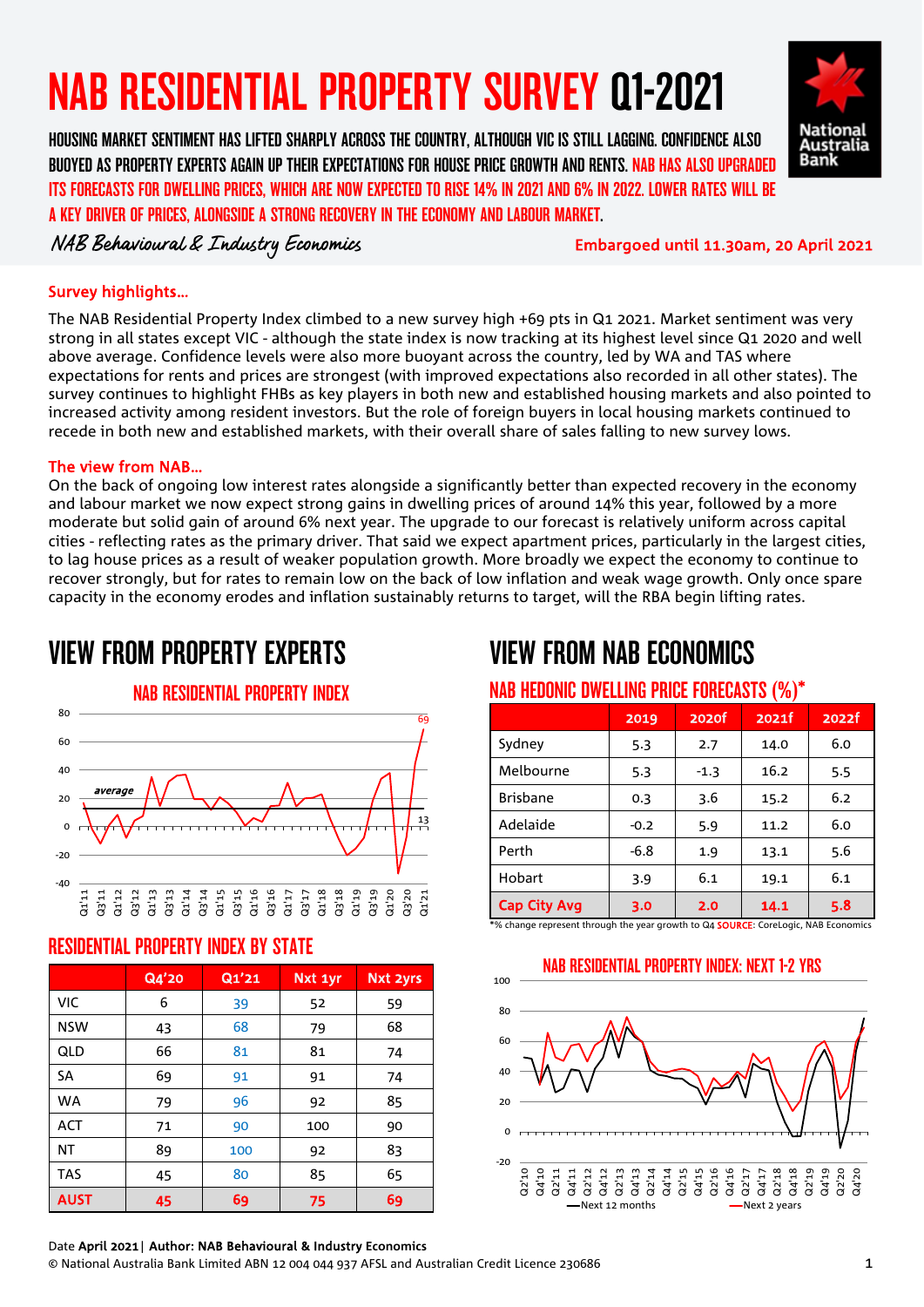### SENTIMENT CONTINES TO CLIMB

The Australian housing market continued to strengthen during the March quarter, with the latest lending data also showing solid increases in both owner-occupier and investor loan approvals.

Lower interest rates, government HomeBuilder grants, stamp duty discounts and a solid rebound in economic recovery have been the key supports to the housing market and seem to have done enough to offset the impact of pandemic-driven job losses, weak rents and falling migration. Against this background, the NAB Residential Property Index continued to climb, reaching a new survey high +69 pts (+45 pts in Q4 2020).



Market sentiment moved higher in all states in Q1. It was particularly strong in NT (+100 pts but from a small sample), WA (+96 pts), SA (+91 pts), ACT (+90 pts), QLD (+81 pts) and TAS (+80 pts). The state index was lowest In VIC (+39 pts) where annual house price growth in Melbourne was also weakest of all capital cities. In NSW the state index stood at +68 pts, broadly in line with the national average.

RESIDENTIAL PROPERTY INDEX BY STATE

|            | Q4'20 | Q1'21 | Nxt 1yr | <b>Nxt 2yrs</b> |
|------------|-------|-------|---------|-----------------|
| <b>VIC</b> | 6     | 39    | 52      | 59              |
| <b>NSW</b> | 43    | 68    | 79      | 68              |
| QLD        | 66    | 81    | 81      | 74              |
| <b>SA</b>  | 69    | 91    | 91      | 74              |
| <b>WA</b>  | 79    | 96    | 92      | 85              |
| <b>ACT</b> | 71    | 90    | 100     | 90              |
| ΝT         | 89    | 100   | 92      | 83              |
| <b>TAS</b> | 45    | 80    | 85      | 65              |
| <b>AUS</b> | 45    | 69    | 75      | 69              |

#### NAB RESIDENTIAL PROPERTY INDEX BY STATE



Confidence levels among surveyed property professionals also rose sharply, with the 12-month measure rising to a survey high +75 pts (+53 in Q4'20) and the 2-year measure to a  $7\frac{1}{2}$  year high +69 pts (+59 in Q4'20). Optimism was fuelled by upgraded expectations among property professionals for both house prices and rents.



Confidence levels lifted in all states bar WA where it fell slightly from exceptionally high levels in Q4'20. Despite this, confidence in WA are still among the highest in the country (+92 pts in 12 months and +85 pts in 2 years' time).

Property professionals in VIC remain the least confident in the country, although confidence levels improved sharply to +52 pts in 12 months (+22 pts in Q4) and +59 pts in the next 2 years (+42 pts in Q4). This represents a significant turnaround from the middle part of 2020 when confidence levels in VIC were languishing in negative territory.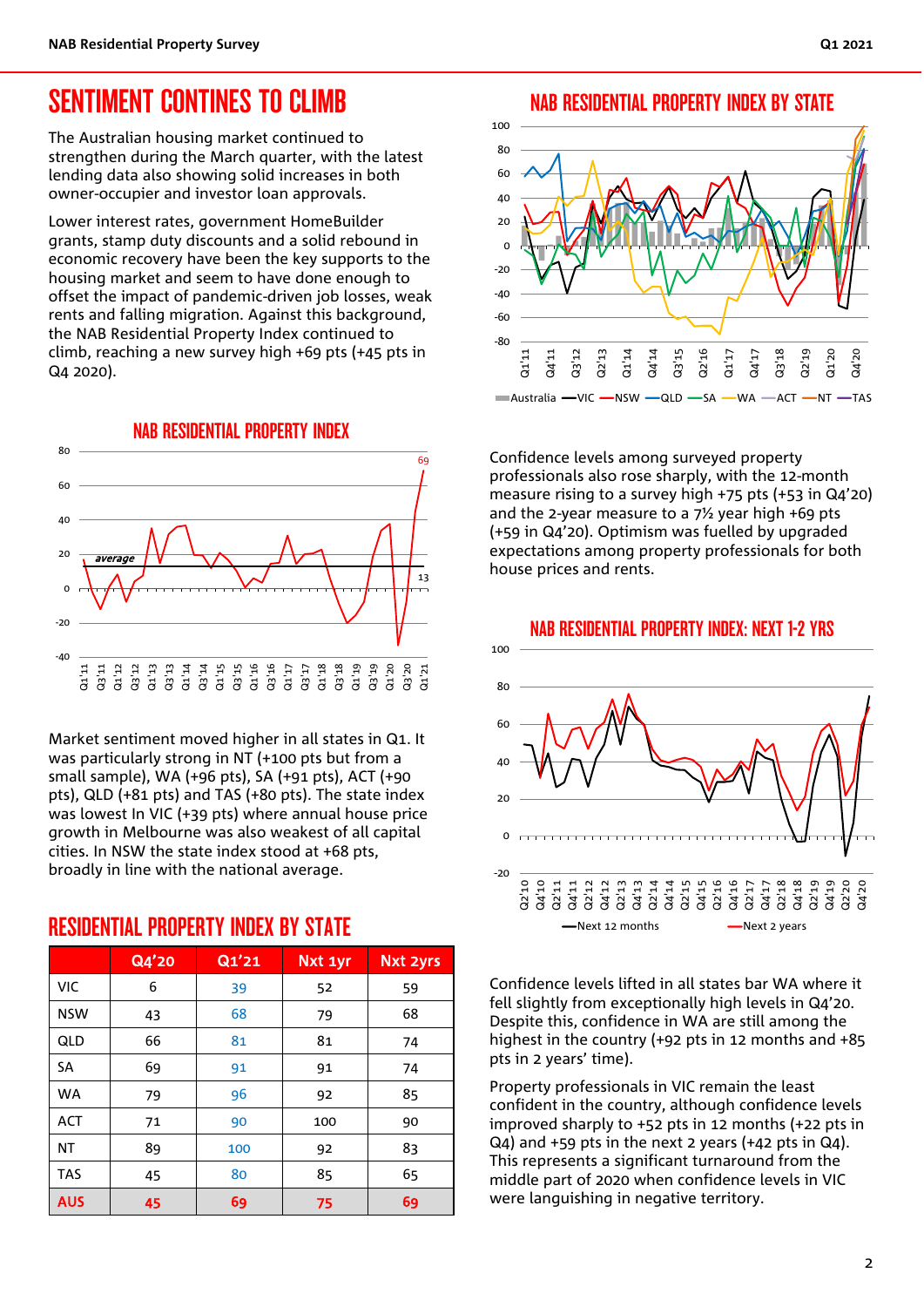



### SURVEY HOUSE PRICE EXPECTATIONS

With house price growth not showing any signs of letting up in the March quarter, average survey expectations for future growth also rose. On average, survey respondents now see national house prices rising 5.1% over the next 12 months (previously 3.1%) and 4.9% in 2 years' time (previously 3.9%).

Expectations among property professionals lifted and were positive in all states for the next 12 months. The outlook is brightest among property professionals in TAS (6.4% vs. 3.7% in Q4'20) and WA (6.1% vs. 5.5% in Q4'20). Price growth is expected to be slowest according to property professionals in the NT (3.9% vs. 3.0% in Q4'20), ACT (4.0% vs. 3.4% in Q4'20) and VIC (4.2% vs. 1.5% in Q4'20).

### AVG SURVEY EXPECTATIONS: HOUSE PRICES (%)

|            | Next 1 year | <b>Next 2 years</b> |  |
|------------|-------------|---------------------|--|
| <b>VIC</b> | 4.2%        | 4.3%                |  |
| <b>NSW</b> | 5.6%        | 5.3%                |  |
| QLD        | 4.6%        | 4.4%                |  |
| <b>SA</b>  | 5.2%        | 4.5%                |  |
| <b>WA</b>  | 6.1%        | 6.7%                |  |
| <b>ACT</b> | 4.0%        | $3.9\%$             |  |
| NΤ         | 3.9%        | 3.3%                |  |
| <b>TAS</b> | 6.4%        | 6.0%                |  |
| <b>AUS</b> | 5.1%        | 4.9%                |  |

The outlook in 2 years' time is somewhat mixed. Property professionals in WA see prices in their home state growing fastest (6.7%) and somewhat faster than predicted in Q4'20 (6.3%). TAS is the next most

optimistic (6.0% vs. 4.0% in Q4'20). Very rapid growth is also being forecast in NSW (5.3% vs. 3.8% in Q4'20). In SA (4.5% vs. 4.6% previously) and the ACT (3.9% vs. 3.8% previously) the outlook is basically unchanged, but expectations were revised down in the NT (3.3% vs. 4.2% in Q4'20). Property professionals in QLD (4.4% vs. 3.6% in Q4'20) and VIC (4.3% vs. 2.6% in Q4'20) were however somewhat more optimistic.

#### HOUSE PRICE EXPECTATIONS: NEXT 1 YEAR (%)





#### HOUSE PRICE EXPECTATIONS: IN 2 YEARS (%)

### SURVEY RENTAL EXPECTATIONS

The outlook for nationwide rents has also improved. Over the next 12 months, the survey average is for rents to increase by 3.2% (2.1% forecast in Q4'20), and 3.6% in 2 years' time (3.2% forecast in Q4'20). With housing capital values expected to grow at a much faster rate than rental incomes, this suggests that the Australian housing market is likely to experience a period of yield moderation over the next 1-2 years.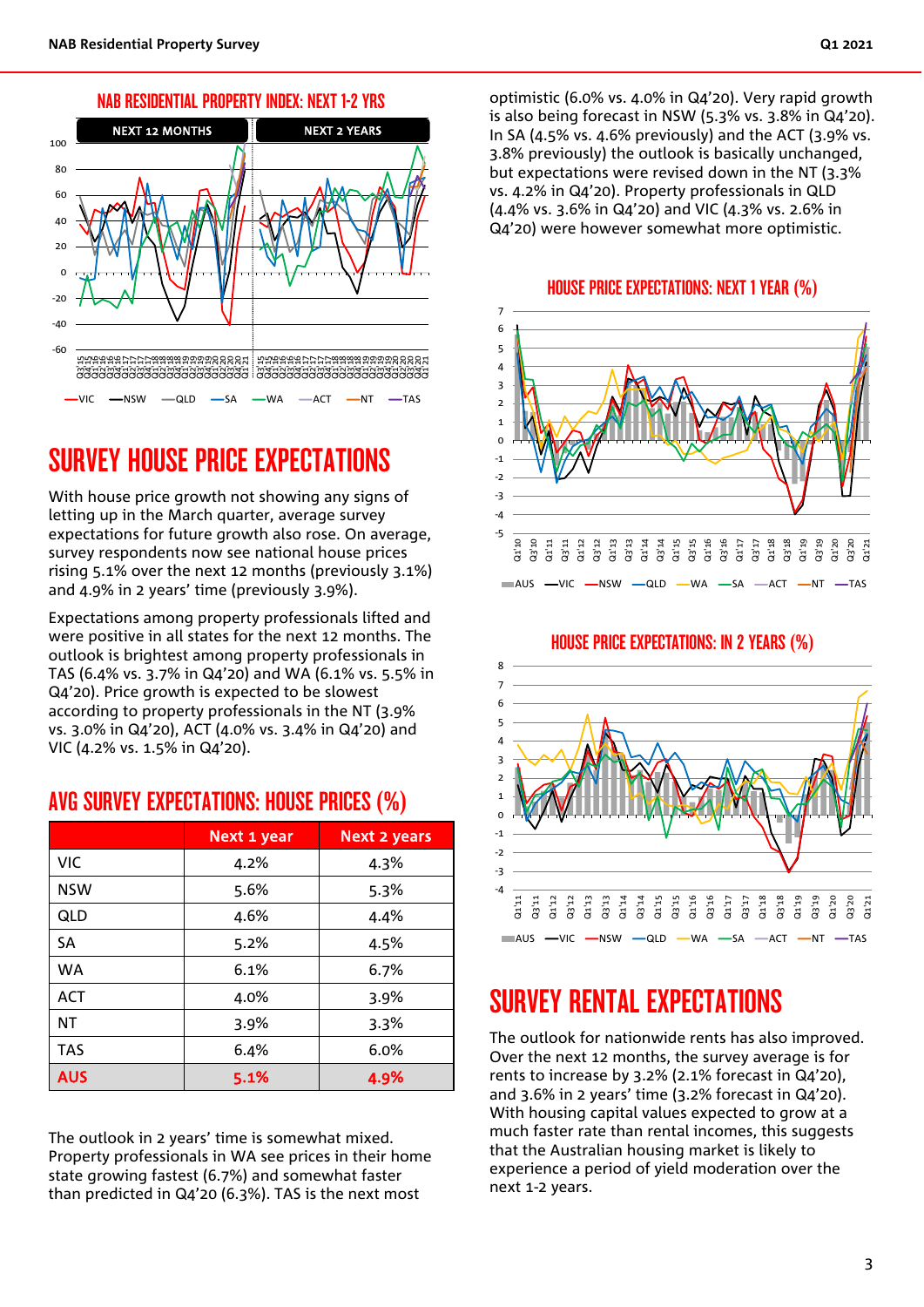### AVG SURVEY EXPECTATIONS: RENTS (%)

|            | Next 1 year | <b>Next 2 years</b> |  |
|------------|-------------|---------------------|--|
| VIC        | 0.4%        | 2.0%                |  |
| <b>NSW</b> | 2.5%        | 3.1%                |  |
| QLD        | 4.2%        | 4.4%                |  |
| SA         | 4.7%        | 4.3%                |  |
| <b>WA</b>  | 8.1%        | 7.1%                |  |
| <b>ACT</b> | 3.9%        | 4.9%                |  |
| ΝT         | 4.0%        | 4.0%                |  |
| <b>TAS</b> | 3.8%        | 2.7%                |  |
| <b>AUS</b> | 3.2%        | 3.6%                |  |

There was however considerable disparity around the outlook for rental markets across Australia. In WA, property professionals on average expect rents to grow by 8.1% over the next 12 months (up from 7.5% forecast in Q4'20) and by 7.1% in in 2 years' time (down slightly from 7.6% forecast in Q4'20). With rental growth outpacing price growth over the next 1-2 years, income yields in WA are also likely to increase.



At the other extreme, rental growth is forecast to be slowest in VIC at just 0.4% in the next 12 months and NSW at 2.5%, where rents are being pulled down by significant over-supply in the apartment market. That said, property professionals in both states are somewhat more optimistic about the outlook than in the last survey (-0.9% forecast in VIC & 1.0% in NSW).

Looking 2 years ahead, property professionals remain least optimistic for rental growth in VIC (2.0% vs. 0.7% forecast in Q4'20) and TAS (2.7% vs. 3.4% forecast in Q4'20).

RENTAL EXPECTATIONS: IN 2 YEARS (%)



## NEW DEVELOPMENTS

First Home Buyers (FHBs) remain the most active participants in new housing markets. According to property professionals, the total market share of sales to FHB owner occupiers was 39.2% in Q1 (39.9% in Q4'20), and that of FHB investors 10.4% (10.7% in Q4'20). Overall, total FHBs accounted for 49.6% of all new property market sales (50.6% in Q4'20).



In the key states, FHB's were most active in SA (55.0%) and WA (53.0%), and least active in VIC (44.0%) and QLD (44.3%). FHB owner occupiers accounted for the equal biggest share of sales in WA and SA (45.0%), and the smallest share in NSW (31.2%). FHB investors however were most prominent in NSW (16.4%) and least active in VIC (4.6%).

Property professionals also estimate the overall market share of sales to owner occupiers (net of FHBs) fell slightly to a below average 30.1% (32.7% in Q4'20). Buyers in this segment were most active QLD

RENTAL EXPECTATIONS: NEXT 1 YEAR (%)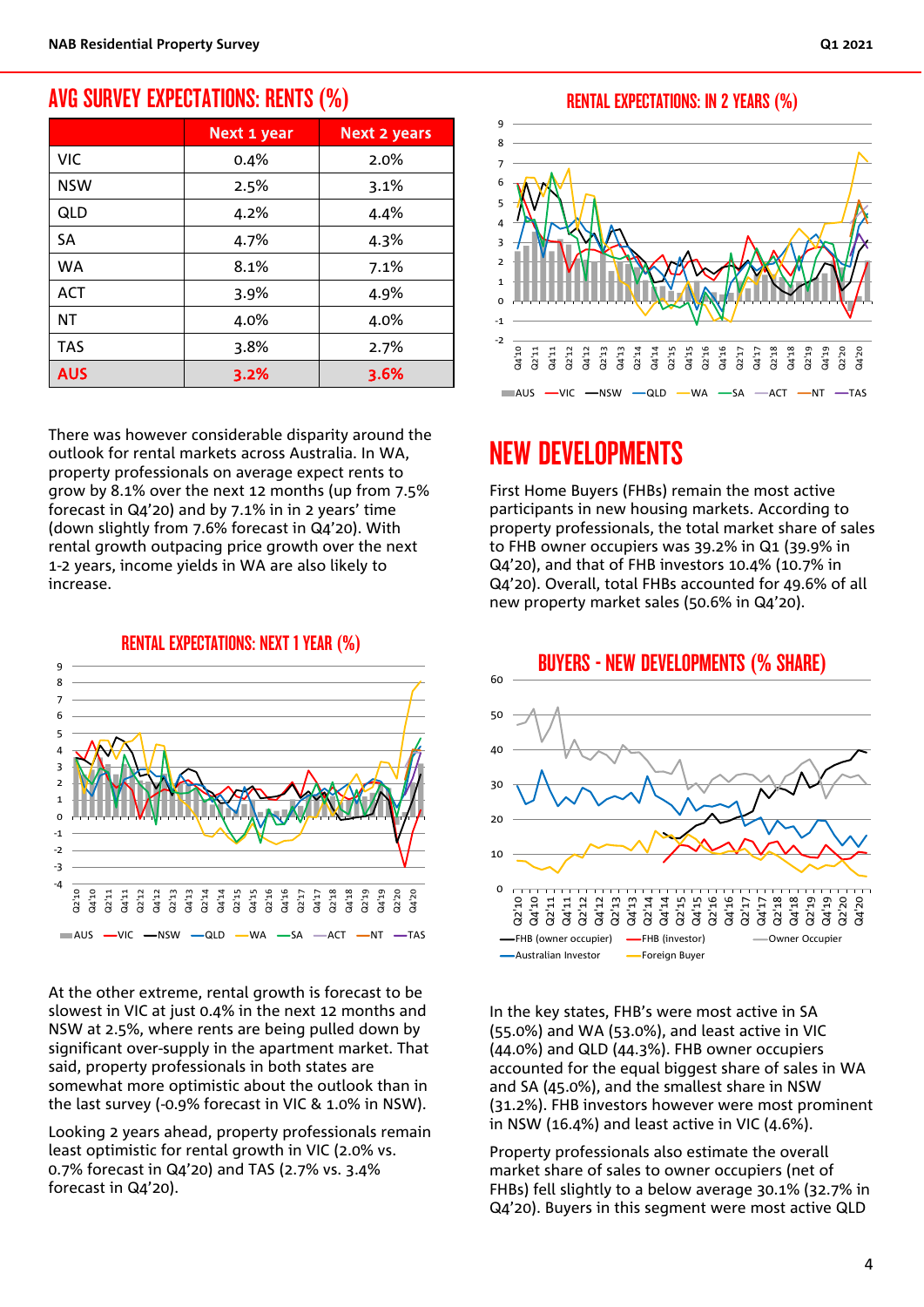(38.3%) and SA (35.0%) and least active in WA (29.0%) and VIC (29.4%).

The market share of resident investors recovered to 15.5% (12.1% in Q4'20) but remains below the survey average (19.7%). Domestic investors were most active in VIC (16.7%), WA (16.0%) and NSW (15.8%) and least active in SA (10.0%).

The market share of foreign buyers in new property markets continued to fall, dipping to a survey low 3.7% (4.0% in Q4'20). Foreign buying activity halved in NSW to 1.9% (3.8% in Q4'20), WA to 2.0% (3.7% in Q4'20) and QLD to 3.3% (6.4% in Q4'20). In VIC however the number of foreign buyers jumped sharply to 9.1% from 3.5% in Q4'20 but is still below the state survey average (13.3%).



Property professionals were asked whether the share of new property buyers would increase or decrease in the next 12 months in each buyer segment. The results suggest activity will be driven by local buyers.

In net terms, the number who said the share of total sales to FHB owner occupiers would increase outweighed those expecting their share to fall (with the net number unchanged at +48%). However more property professionals (+39%) expect the share of FHB investors in the marketplace to increase relative to last quarter (+25%).

The net number of property professionals who believe owner occupiers will increase their market share in new property markets rose sharply to +72% (+49% in Q4'20), with the net number expecting local investors to play a bigger role also rising sharply to +63% (+41% in Q4'20).

However, more property professionals in net terms still expect the share of foreign buyers to decrease than increase, but that number has fallen to just -2% (from -12% in the Q4'20 survey).

## NEW HOUSING MARKET CONSTRAINTS

A lack of development sites overtook housing affordability as the biggest impediment for new housing development in the country in Q1. Lack of development sites was viewed as most problematic in SA and NSW, and least so in VIC. Housing affordability was also a bigger issue in SA and NSW and of least concern in WA and VIC.

While the level of concern over tight credit continues to abate, it ranked as the next biggest impediment for new housing development in the country along with construction costs. Tight credit was most worrisome in WA and construction costs in QLD.



#### CONSTRAINTS ON NEW HOUSING DEVELOPMENTS

#### CONSTRAINTS ON NEW HOUSING DEVELOPMENTS - STATES



In an environment of record low interest rates (and expected to stay low for some time), the impact of rising rates on new housing development is still 'not very significant', although the level of concern was somewhat higher in NSW than in other states.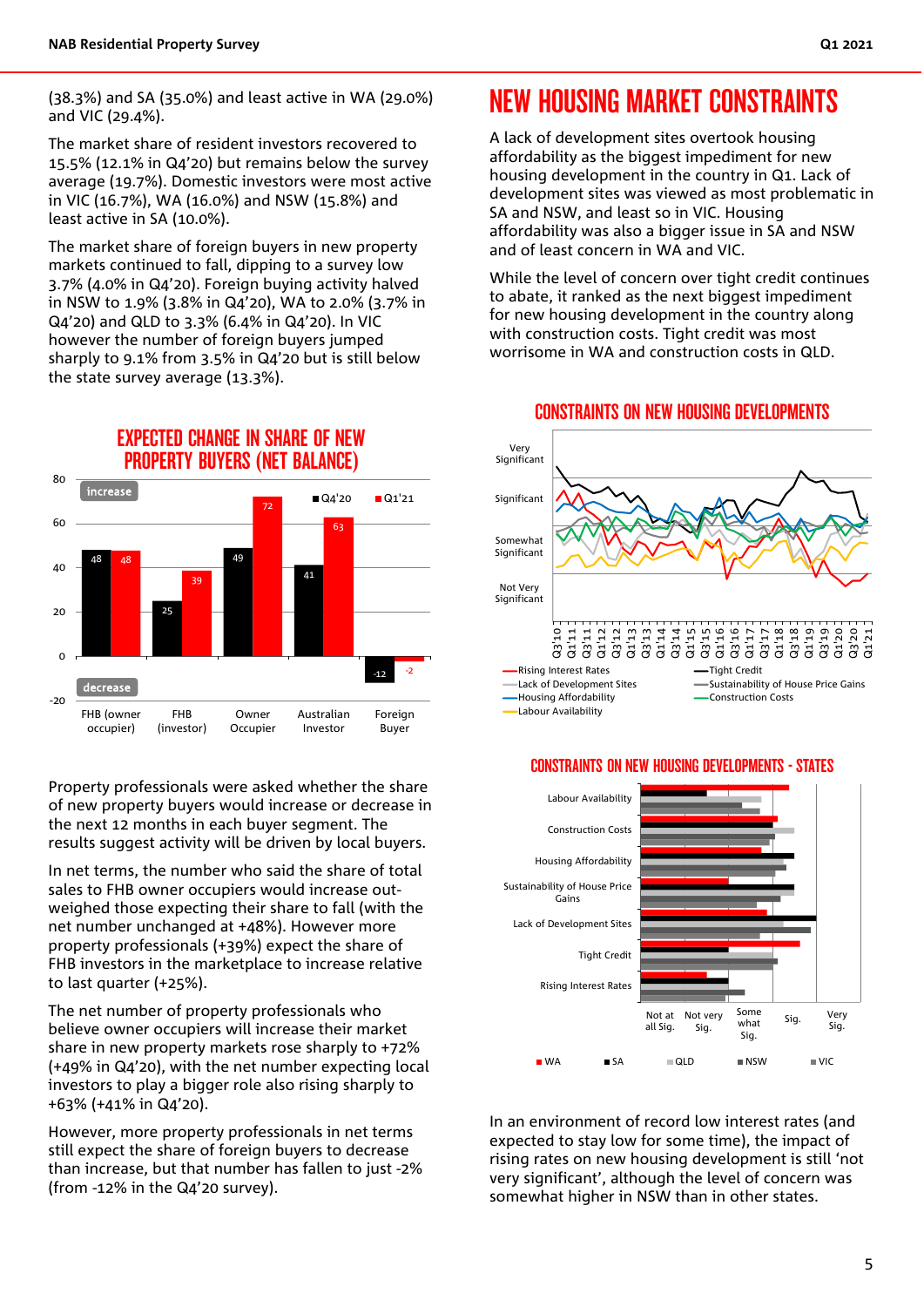### ESTABLISHED PROPERTY

In established housing markets, buying activity continues to be dominated by resident owneroccupiers (net of FHBs), although their overall market share dipped to a 4-year low of 40.0% (42.7% (in Q4'20). Owner occupiers accounted for the biggest share of sales in all states. It was highest in SA (47.1%), QLD (44.5%) and WA (41.4%) and lowest in NSW (36.7%) and VIC (39.2%).





The overall share of FHBs in the market however increased to 40.0% (38.3% in Q4'20), with these buyers most prevalent in VIC (43.7%) and NSW (41.0%). The share of FHB owner occupiers in the market rose slightly to 30.7% (30.0% in Q4'20) with buyers most active in VIC (36.1%) and WA (33.2%) and least active in SA (25.2%). The market share of FHB investors also rose to 9.3% (8.3% in Q4'20). Buyers in this segment were most active in NSW (12.7%) and least active in WA (5.5%).

The total share of local investors in the market recovered to 16.8% in Q1, up from a survey low 15.2% in Q4'20. Property professionals estimate these buyers were most active in QLD (18.4%) and NSW (18.0%), with their share of total market sales lowest in SA (12.9%).

The share of foreign buyers in overall established housing markets however fell to a survey low 2.2% (2.6% in Q4'20) - less than half the survey average (5.7%). Market share in this segment was highest in WA (3.3%) and lowest in QLD (1.1%).

In net terms, significantly more property professionals still expect the share of local buyers in all established property markets to increase than fall than in the previous survey.

Overall, the net number expecting the share of non-FHB owner occupiers to increase in Q1 rose to +70%

(+60% in Q4'20), and that of resident investors to +63% (+51% in Q4'20). However, the net number expecting FHB owner occupiers to increase their market share fell to +46% (+54%), although they expect FHB investors to play a bigger role (+39% vs. +29% forecast in Q4'20). Interestingly, the net number of property professionals who expect the proportion of foreign buyers in this market to increase outweighed those who expect it to fall for the first time since we first started collecting this data in Q2'17 - albeit only marginally (+2%)



#### EXPECTED CHANGE IN SHARE OF ESTABLISHED PROPERTY BUYERS (NET BALANCE)

### ESTABLISHED HOUSING MARKET CONSTRAINTS

Amid continuing low advertised supply levels, property professionals identified a lack of stock as the biggest (and growing) impediment for buyers of existing property - and in all states.



#### CONSTRAINTS ON ESTABLISHED PROPERTY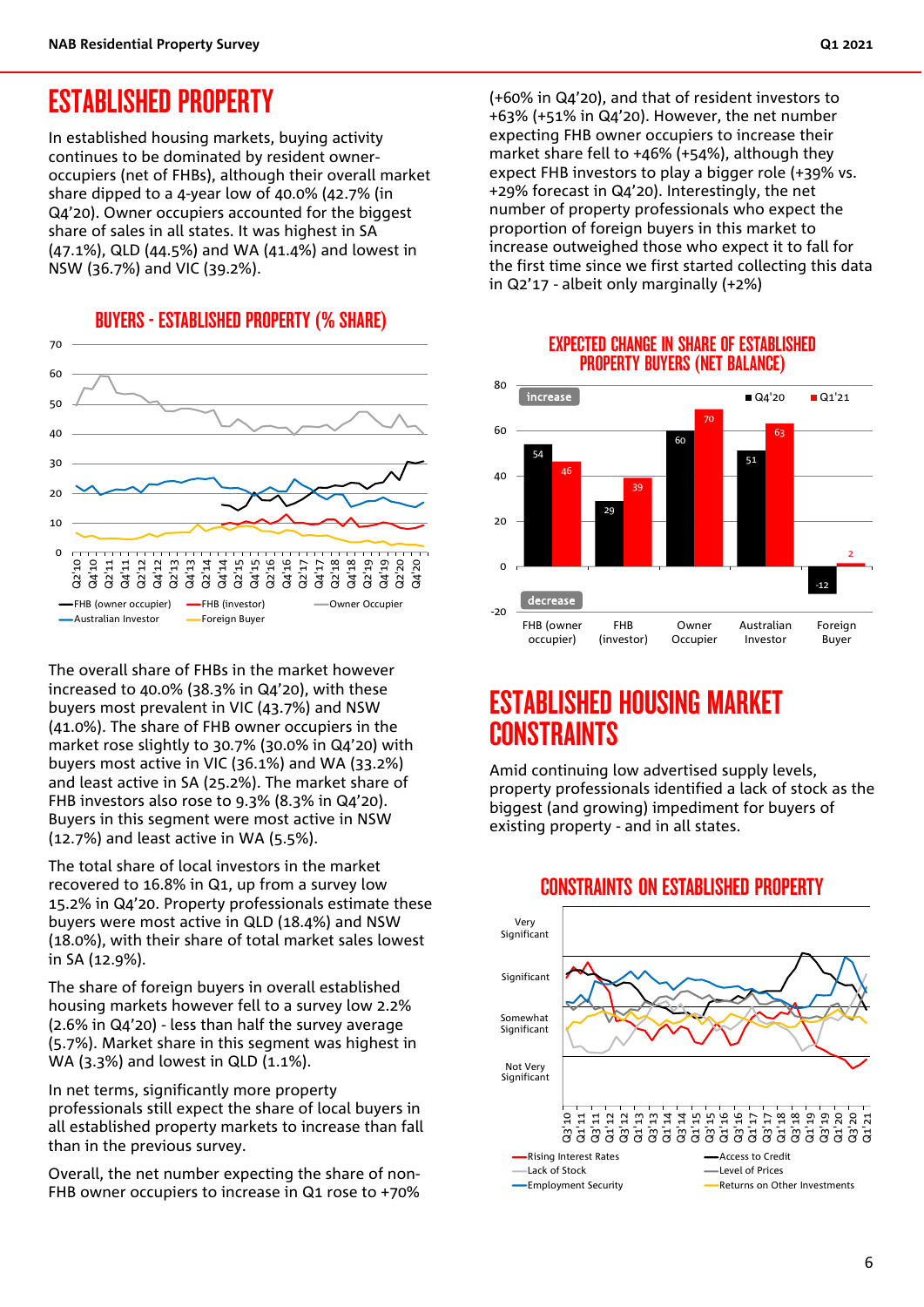With house prices growing across the country, property professionals also expressed higher concern this quarter over its impact on buyers. The level of concern over prices was highest in NSW and lowest in WA where house prices are still well down from their 2014 peak.

Not at Not very Some Sig. Very Rising Interest Rates Access to Credit Lack of Stock Level of Prices Employment Security Returns on Other Investments CONSTRAINTS ON ESTABLISHED PROPERTY - STATES WA ■SA QLD ■NSW ■VIC Not at all Sig. Sig. Some what Sig. Sia. Very Sig.

Employment security was identified as the next biggest impediment nationally, but property professionals further downgraded their level of concern as the economy continues to recover at a rapid pace and a labour market that is recovering much more quickly than initially expected. By state, however employment security ranked as the equal top concern (along with lack of stock) in VIC and of lowest concern in SA and QLD.

After having been the key impediment for buyers of existing property from mid-2017 to end-2019, access to credit has now been downgraded to only a 'somewhat significant concern' - and in all states bar NSW ('significant'). With rates widely tipped to remain low for some time, the expected market impact from rising rates remains 'not very significant' in all states bar VIC ('somewhat significant').

### FOREIGN BUYERS

The role of foreign buyers in Australian housing markets continued to recede in both new and established housing markets. In Q1, their overall share of total sales fell to new survey low levels in both new (3.7%) and established housing markets (2.2%).

In new property markets, the market share of foreign buyers dipped to 1.9% in NSW (3.8% in Q4'20), 2.0% in WA (3.7% in Q4'20) and 3.3% in QLD (6.4% in Q4'20). VIC bucked the national trend, with the share of foreign buyers in that state market jumping to 9.1% (3.5% in Q4'20).

#### SHARE OF TOTAL DEMAND FOR NEW & ESTABLISHED PROPERTY - FOREIGN BUYERS (%)



In established housing markets, the share of foreign buyers fell in all states except WA where it increased to a still below average 3.3% (1.6% in Q4'20). Market share fell to 1.1% in QLD (2.9% in Q4'20), 1.8% in VIC (2.8% in Q4'20) and was broadly unchanged at 3.1% in NSW (3.2% in Q4'20).

SHARE OF DEMAND FOR NEW PROPERTY: FOREIGN BUYERS (%)





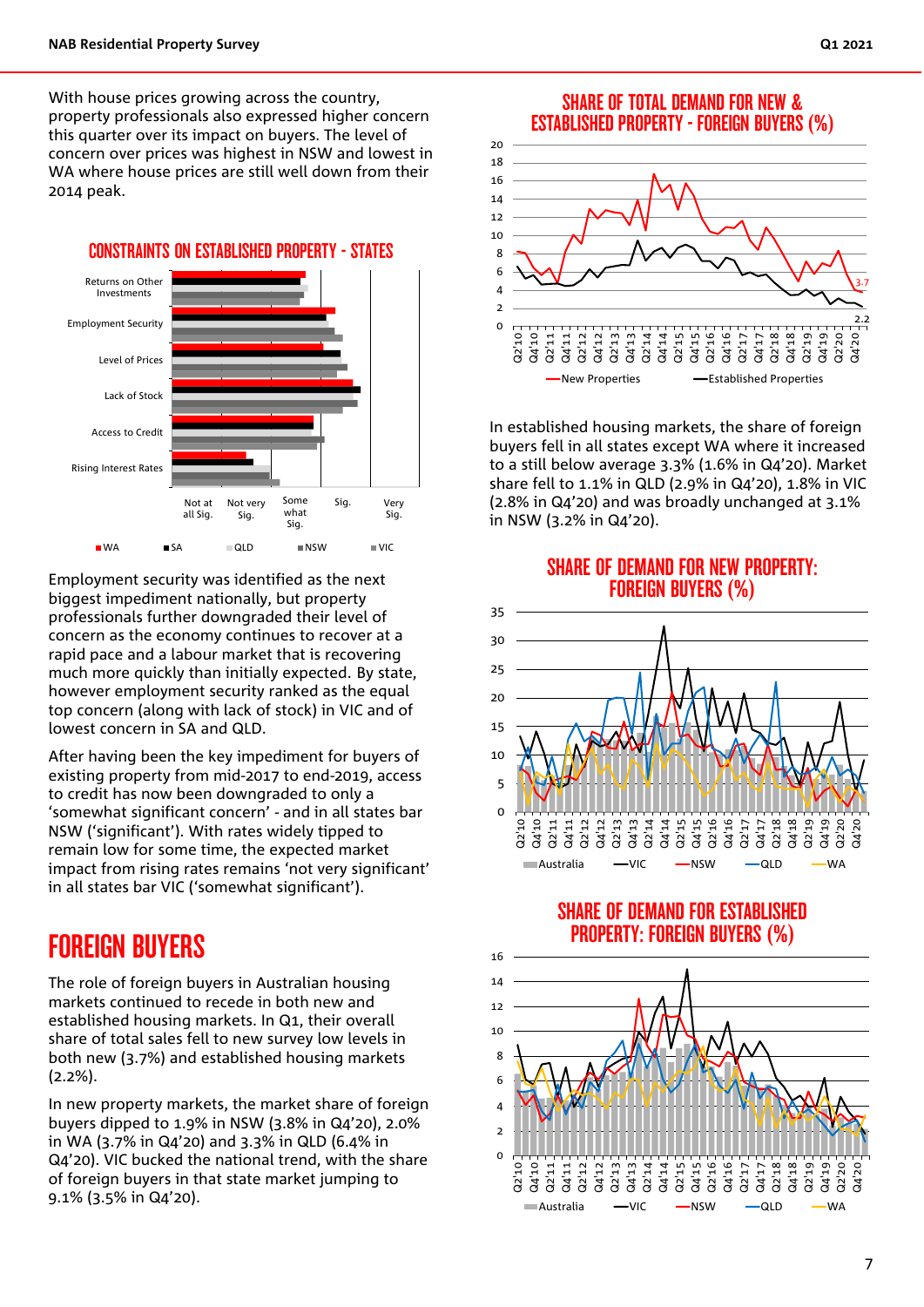### NAB'S VIEW ON DWELLING PRICES

We have revised up our expectation for house prices this year and next based on the ongoing impact of low rates, alongside a better than expected recovery in the economy and labour market. We now expect dwelling prices to rise by around 14% this year and 6% next year. Apartments - particularly in the large capital cities - are expected to rise slightly less. The upward revisions are relatively uniform across the capitals, but we still see some divergence in price growth. We also expect some divergence between unit prices in the larger capital cities and the regional capitals.

We also expect growth in the three largest cities (up over 15%) to outpace that of Adelaide and Perth though these are also expected to post solid gains of 10%+. Hobart is expected to rise even more strongly over the year but has already risen significantly since December.

This upward revision to the outlook follows some already strong price growth and a lift in activity in the housing market. The 8-capital city dwelling price index increased by 2.8% m/m in March - the highest monthly gain since 1988 - to be 4.8% higher over the year. Prices rose in all eight capital cities, with the largest growth in Sydney. Notably, regional house prices are no longer outpacing capital city growth, but have continued to grow strongly too, increasing 2.5% m/m.

New housing finance (excluding re-financings) fell slightly in February (-0.4% m/m) but remained at an exceptionally high level. This is particularly the case for owner-occupiers, although new loans for investors are also well up on a year ago.

Amongst loans for owner-occupiers, the most rapid growth has been in the loans in the dwelling construction segment. The Q4 2020 national accounts indicated that dwelling investment rose by 3.1% q/q ending the downward trend evident since mid-2018.

Outside of the housing market, the economy continues to recover strongly. We expect GDP has recovered its pre-COVID level in Q1 and expect ongoing above trend growth for the next two years. While the recovery has been uneven across sectors, policy support from both fiscal and monetary policy makers alongside substitution towards domestic spending by households will provide support for some time. That said, sectors such as education and tourism will see ongoing impacts.

The labour market broadly reflects these trends, with employment also now having more than recovered its pre-COVID levels and the unemployment rate having recovered much more quickly than initially forecast. At 5.6% the unemployment rate is now around 0.5 ppt above its pre-COVID level. We forecast ongoing employment growth and further declines in

unemployment. That sees the unemployment rate fall to around 5% by end-2021, 4.7% by end-2022 and around 4.4% by the end of our forecast horizon.

While the much faster than expected rebound in the economy is encouraging, spare capacity remains. We estimate the economy will have reached its potential output by around end-2022 and the unemployment rate will approach full employment sometime in 2023. This suggests that for now inflationary pressure will remain weak, driven primarily by soft wage growth.

This outlook warrants ongoing easy monetary policy, especially as some fiscal support is withdrawn. The level of full employment remains highly uncertain, especially with slower population growth as a result of the fall in migration. For some sectors this may see upward pressure on wages sooner than expected. That said, international experience over recent years suggests the labour market may need to fall well below estimates of full employment before wages pressures emerge.

With interest rates remaining low and prices expected to rise sharply over the next couple of years, it is likely that policy makers will be closely monitoring risks in the housing market. Macroprudential tools may again be applied to cool the housing market (or segments) deemed to face rising risks. For now, credit growth remains relatively soft and driven by the owner-occupier segment and P&I loans. In aggregate, policy makers are yet to identify any degradation in lending standards.

### DWELLING PRICE GROWTH (6-MONTH ENDED ANNUALISED, %)



#### Author:

Alan Oster Group Chief Economist +(61 0) 414 444 652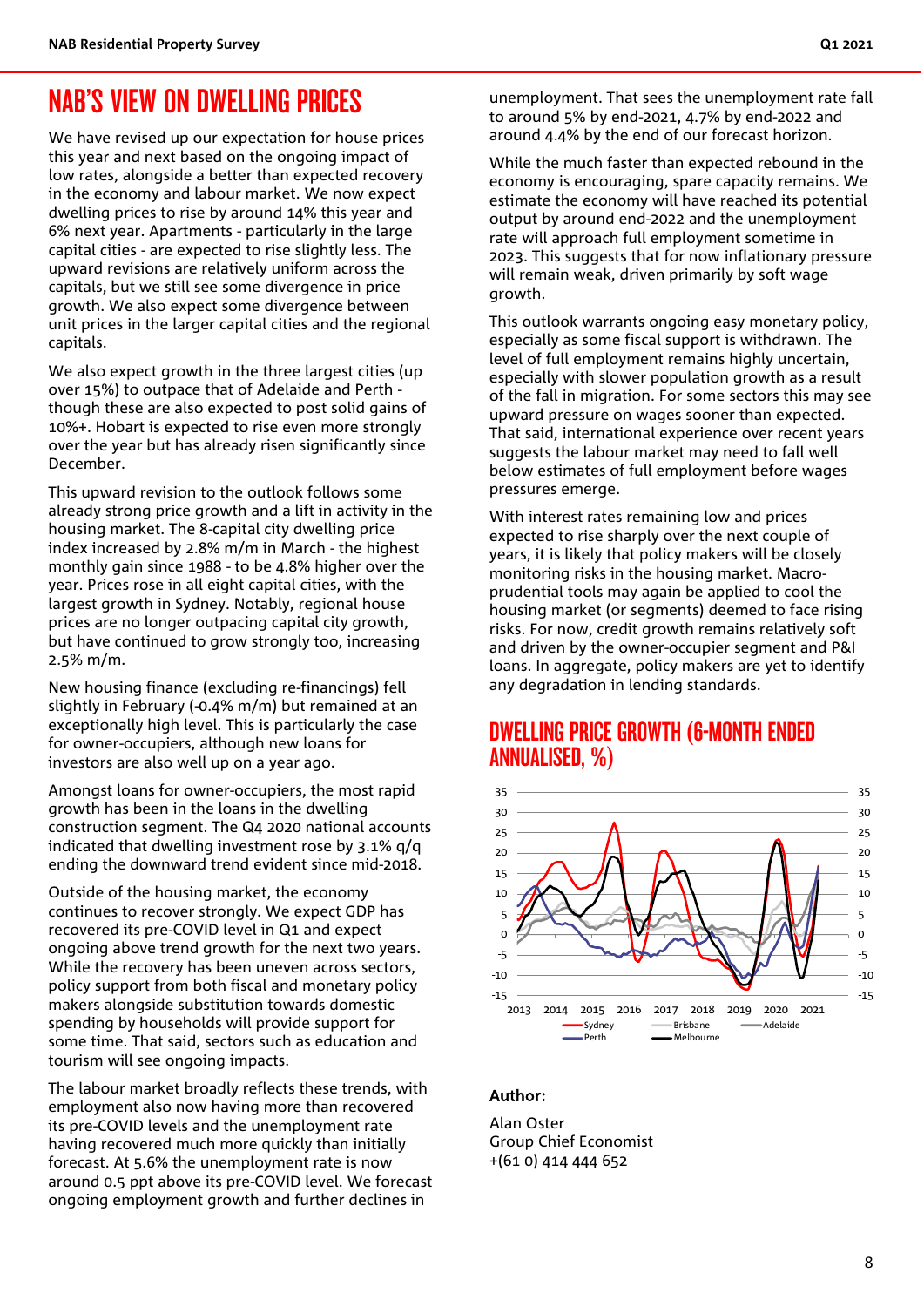# NAB HEDONIC DWELLING PRICE FORECASTS (%)\*

|                     | 2019   | 2020f  | 2021f | 2022f |
|---------------------|--------|--------|-------|-------|
| Sydney              | 5.3    | 2.7    | 14.0  | 6.0   |
| Melbourne           | 5.3    | $-1.3$ | 16.2  | 5.5   |
| <b>Brisbane</b>     | 0.3    | 3.6    | 15.2  | 6.2   |
| Adelaide            | $-0.2$ | 5.9    | 11.2  | 6.0   |
| Perth               | $-6.8$ | 1.9    | 13.1  | 5.6   |
| Hobart              | 3.9    | 6.1    | 19.1  | 6.1   |
| <b>Cap City Avg</b> | 3.0    | 2.0    | 14.1  | 5.8   |

\*percentage changes represent through the year growth to Q4 SOURCE: CoreLogic, NAB Economics